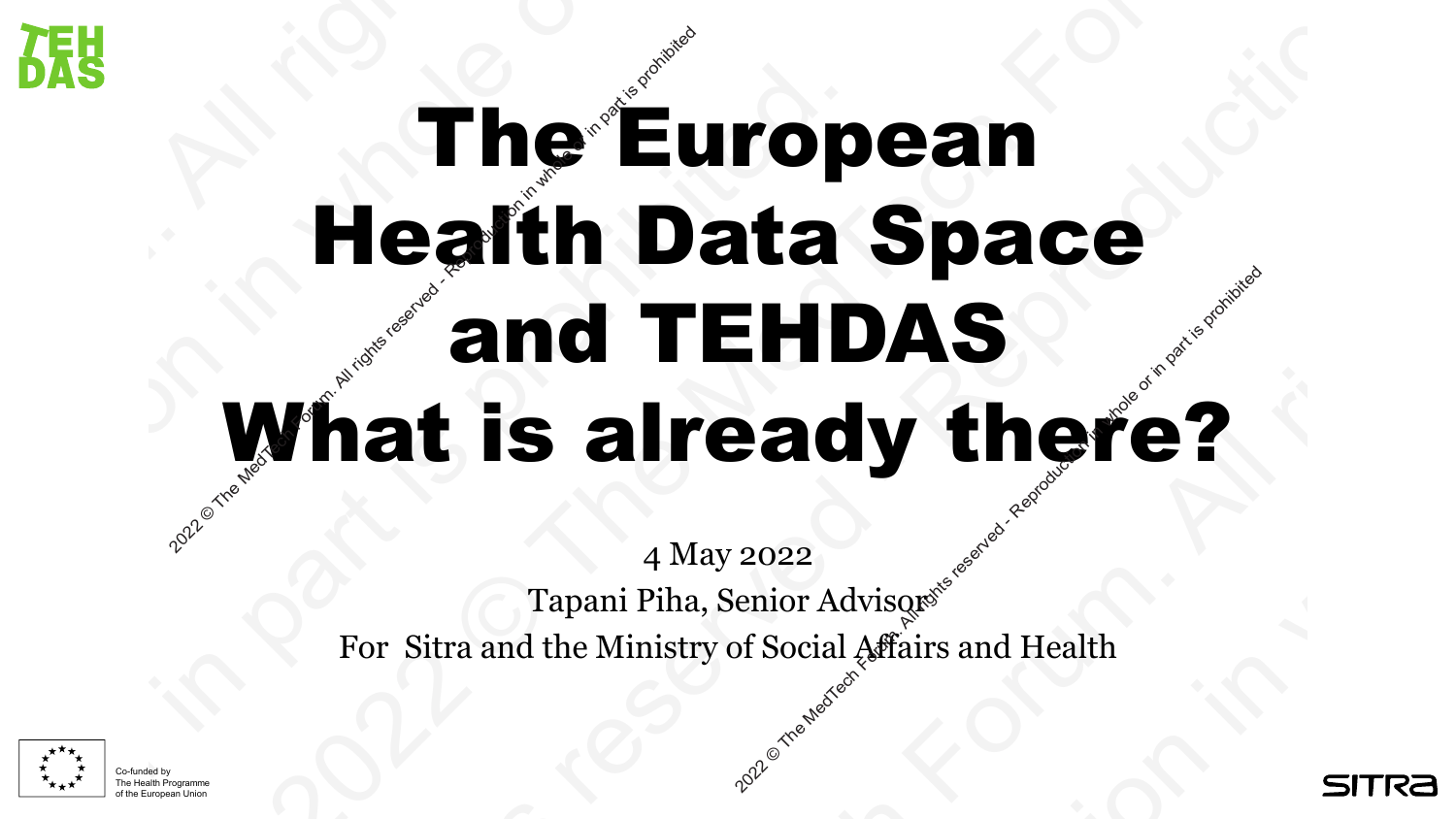### Existing cross-border exchange of patient data prescriptions, clinical consultations, COVID apps

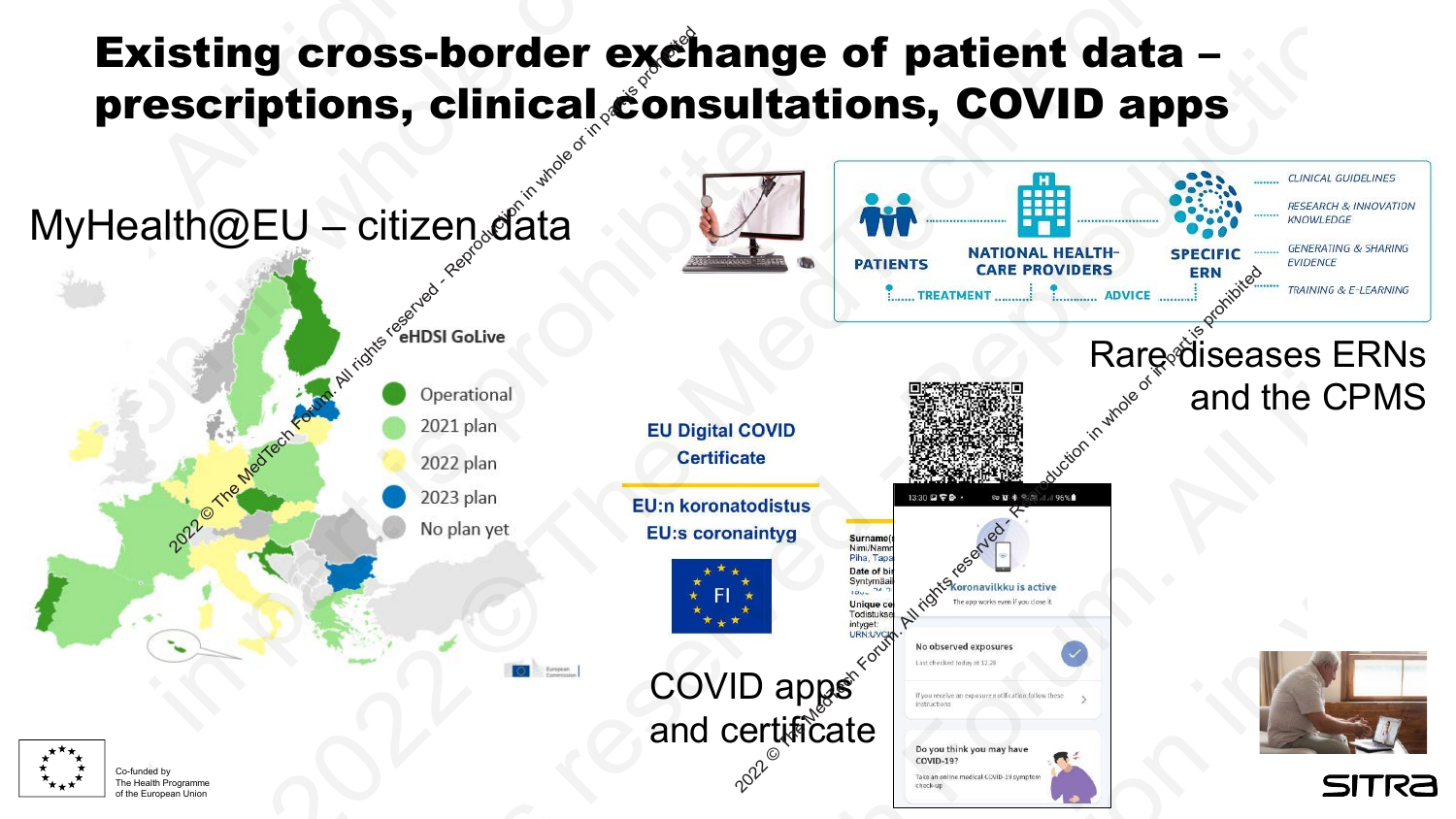![](_page_2_Picture_0.jpeg)

## Digital Health Index 2018

by **Bertelsmann Stiftung (Thomas** Kostera, Timo **Thranberend)** 

![](_page_2_Picture_3.jpeg)

Co-funded by The Health Programme of the European Union

![](_page_2_Figure_7.jpeg)

![](_page_2_Picture_8.jpeg)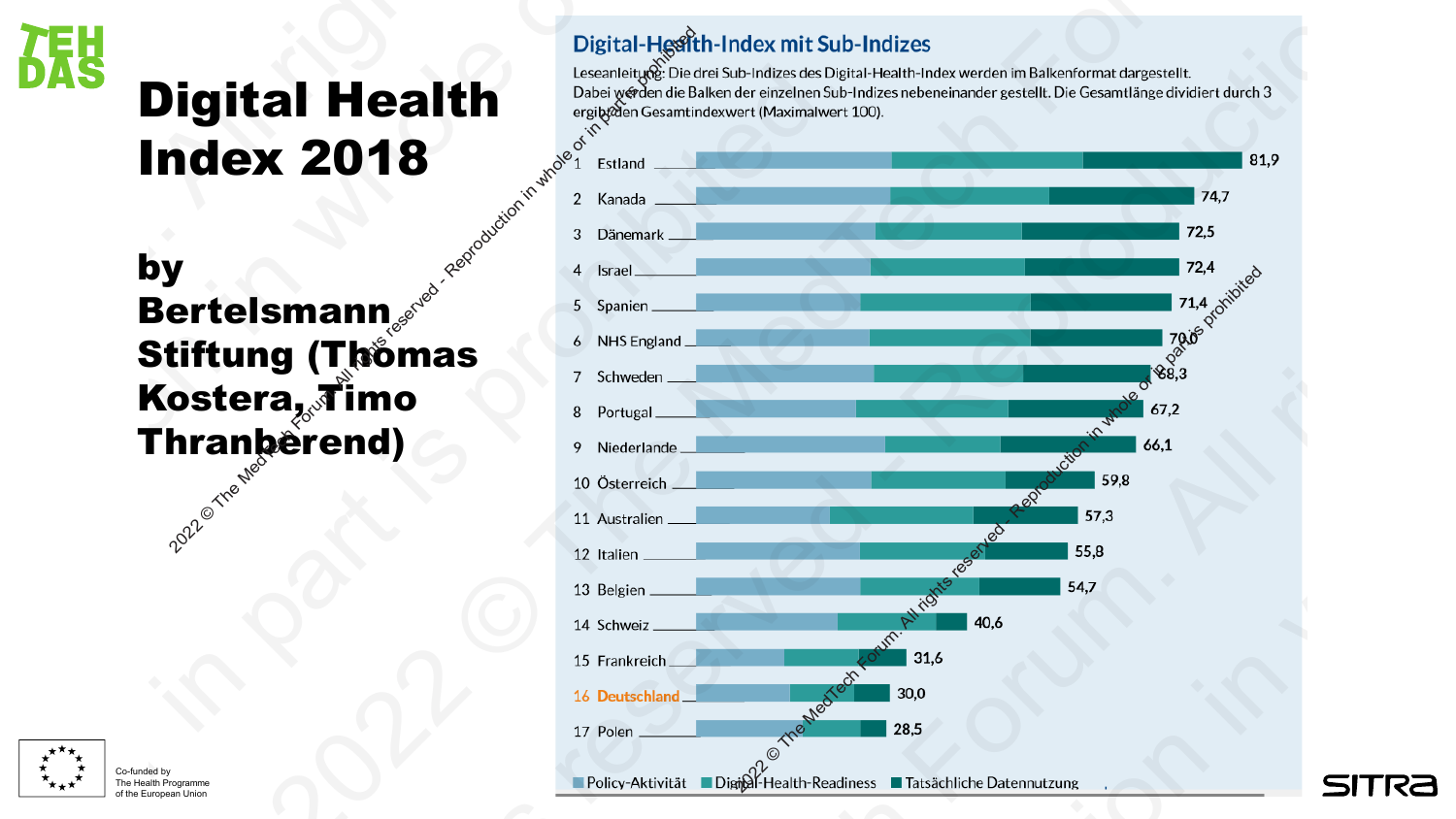![](_page_3_Picture_0.jpeg)

## **Joint Action Towards the European Health** Data Space – TEHDAS

**Project coordinator**

**Joint Action**  $e^{e^{x}}$  Joint Action is a collaborative project by Member States to develop, share and test tools and approaches to  $a_{\phi}$ <sup>on</sup> specific health issue and engage in capacity building. **Participants** Nominated authorities from 25 European countries **Duration** February 2021 – Summer 2023 **Co-funding**  $\epsilon_4$  **million - EU 60%, Member States**  $40\%$ Sitra, Finnish Innovation Fund **OINT Action Towards<br>
Example - TEHDAS**<br>
Dint Action<br>
int Action<br>
int Action<br>
in the Media Specific health is<br>
articipants<br>
articipants<br>
articipants<br>
February 2021<br>
E4 million - EU bllaborative project by Member States<br>
and test tools and approaches to  $a_s$  are<br>
the and engage in capacity building.<br>
ities from 25 European countrries<br>
ummer 2023<br>
22, Member States 40%<br>
ovation Fund 2022 CHE MEDERICAN FOR THE MEDIA CONTROLL TO JOURNAL THE MANUSOR CONTROLL TO JOURNAL THE MEDIA CONTROLL TO A SUPPOSE THE MANUSOR CONTROLL TO SALE REPRODUCED. THE MANUSOR CONTROLL TO SALE CONTROLL TO SALE CONTROLL TO SALE C **DAS**<br> **Data Space - TEHDAS**<br>
Joint Action<br>
Joint Action<br>
Joint Action<br>
to develop, share and test<br>
participants<br>
Participants<br>
Duration<br>
Co-funding<br>
Project<br>
eq million - EU 60%, Mer<br>
Sitra, Finnish Innovation<br>
Coordinat **2021**<br>
2021 Coint Action Towards the European Health<br>
Data Space – TEHDAS<br>
Joint Action is a collaborative project by Member States<br>
to develop, share and test tools and approaches to as<br>
pecific health issue and engage i **2021 Control Control Control Control Control Control Control Control Control Control Control Control Control Control Control Control Control Control Control Control Control Control Control Control Control Control Control 2021**<br>
2021 Coint Action Towards the European Health<br>
Data Space – TEHDAS<br>
Joint Action is a collaborative project by Member States<br>
to develop, share and test tools and approaches to as<br>
pecific health issue and engage i **Example 2021**<br>
2021 Contraction **CONSTERS**<br>
2011 Action is a collaborative project by Member States<br>
to develop, share and test tools and approaches to are<br>
specific health issue and engage in capacity building.<br>
Nominate **2021**<br>
2021 Coint Action Towards the European Health<br>
Data Space – TEHDAS<br>
Joint Action is a collaborative project by Member States<br>
to develop, share and test tools and approaches to as<br>
pecific health issue and engage i

![](_page_3_Picture_5.jpeg)

Co-funded by The Health Programme of the European Union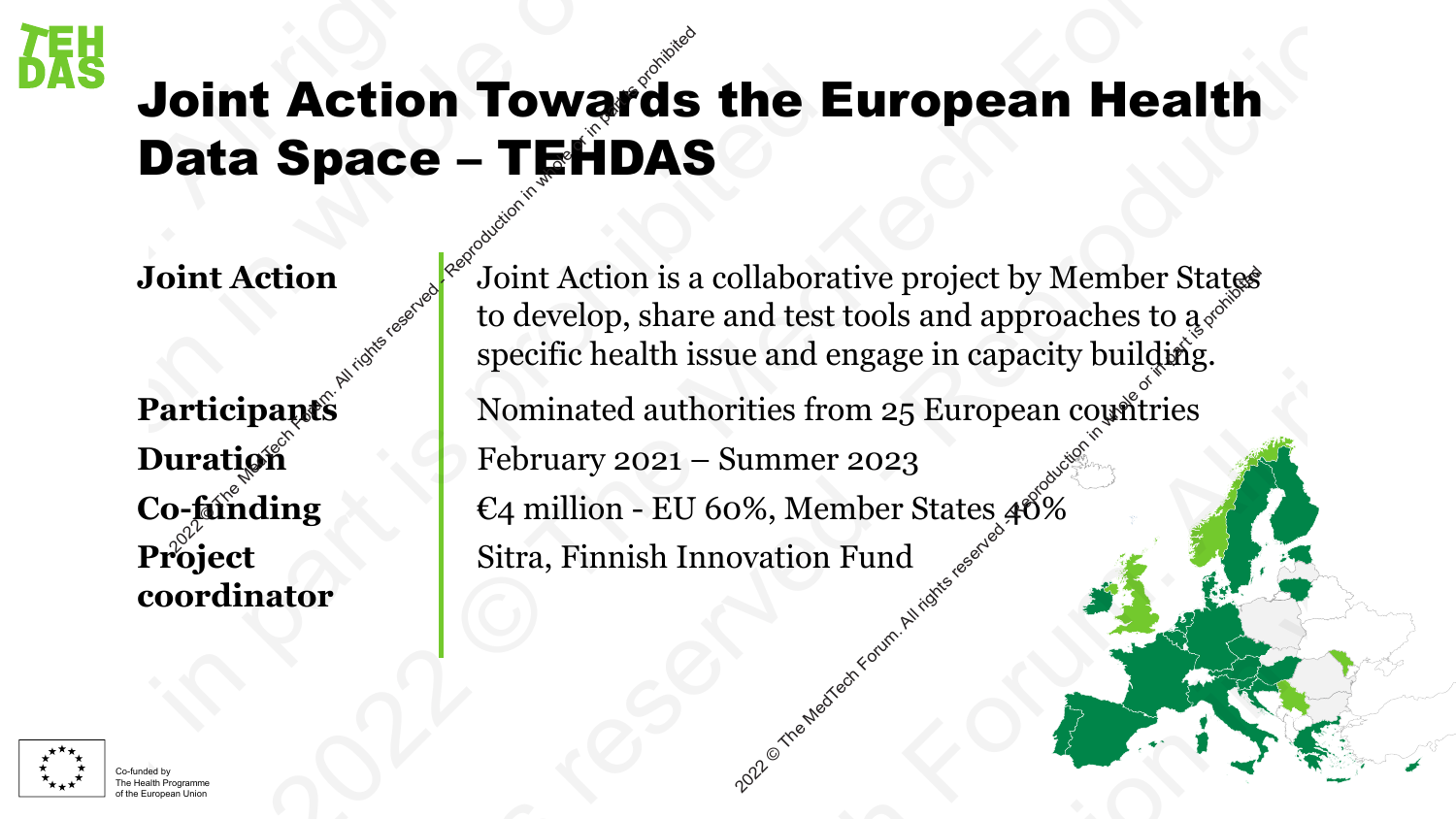![](_page_4_Picture_0.jpeg)

## A flow of results scheduled for 2021-2023

WWW.TEHDAS. TEHDAS provides W of results scheduled for 2021-2023<br>
RESULTS: TEHDAS identifies funding<br>
data<br>
data<br>
strategy FS: TEHDAS establishes<br>
partnerships<br>
mann middlelines for data<br>
partnerships<br>
RESULTS: TEHDAS provides<br>
interoperability<br>
RESU **2021 -2023<br>
2021 -2023<br>
2021 -2023<br>
2021 -2023<br>
2021 -2023<br>
2021 -2023<br>
2021 -2023<br>
2021 -2023<br>
2021 -3023<br>
2021 -3023<br>
2021 -3023<br>
2022 -3023<br>
2022 -3023<br>
2022 -3023<br>
2022 -3023<br>
2022 -3023<br>
2022 -3023<br>
2022 -3023<br>
2022** 2021-2023<br>
2021-2023<br>
2021-2023<br>
2021-2023<br>
2021-2023<br>
2021-2023<br>
2021-12023<br>
2021-12023<br>
2021-12023<br>
2021-12023<br>
2021-13: TEHDAS establishes<br>
European guidelines for data<br>
2022-2023<br>
2021-12023<br>
2022-2023<br>
2021-13: TEHDAS **2021 -2023<br>
2021 -2023<br>
2021 -2023<br>
2021 -2023<br>
2021 -2023<br>
2021 -2023<br>
2021 -2023<br>
2021 -2023<br>
2021 -3023<br>
2021 -3023<br>
2021 -3023<br>
2022 -3023<br>
2022 -3023<br>
2022 -3023<br>
2022 -3023<br>
2022 -3023<br>
2022 -3023<br>
2022 -3023<br>
2022** 2021-2023<br>
2021-2023<br>
2021-2023<br>
2021-2023<br>
2021-2023<br>
2021-3023<br>
2021-3023<br>
2021-3023<br>
2021-3023<br>
2021-0023<br>
2021-0023<br>
2021-0023<br>
2021-0023<br>
2021-0023<br>
2021-0023<br>
2021-0023<br>
2021-0023<br>
2022-0023<br>
2022-0023<br>
2022-0023<br>
20 **2021 -2023<br>
2021 -2023<br>
2021 -2023<br>
2021 -2023<br>
2021 -2023<br>
2021 -2023<br>
2021 -2023<br>
2021 -2023<br>
2021 -3023<br>
2021 -3023<br>
2021 -3023<br>
2022 -3023<br>
2022 -3023<br>
2022 -3023<br>
2022 -3023<br>
2022 -3023<br>
2022 -3023<br>
2022 -3023<br>
2022** 

**2021 CHESULTS:** TEHDAS established in the median interpretation in detail in partnerships<br> **2021 CHESULTS:** TEHDAS established European guidelines for das partnerships<br> **2022 CHESULTS:** TEHDAS provides recommendations on

2022 Contraction in the Media Contraction in the Media Contraction in the Second Second Second in the Media Contraction in the Second Second Second Second Second Second Second Second Second Second Second Second Second Seco

5

![](_page_4_Picture_10.jpeg)

![](_page_4_Picture_11.jpeg)

![](_page_4_Picture_12.jpeg)